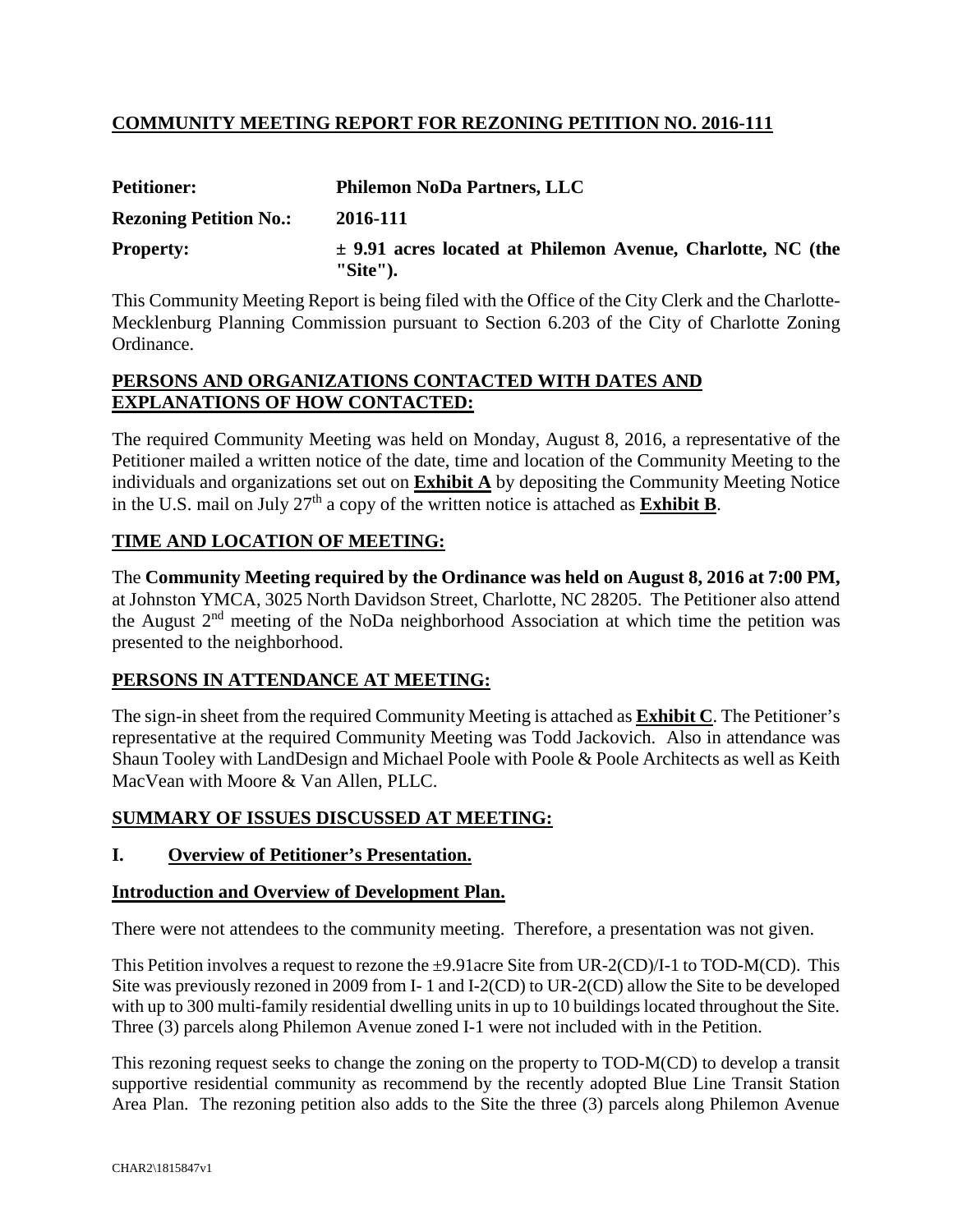that are still zoned I-1 and were not included previous petition. The proposed rezoning request does not increase the number of residential units that were previously approved, but does propose to develop the Site in a way that is more compact and in keeping with the urban form of development expected from transit supportive residential communities.

The site plan for the rezoning petition proposes to locate the residential units in two (2) buildings oriented toward Philemon Avenue and E. Craighead Road. A large open space amenity courtyard is also oriented toward Philemon Avenue. The Petitioner will be improving Philemon Avenue and Craighead Road as called for in the station area plan. The improvements will include on-street parking, bike lanes, street trees and sidewalks.

The proposed residential buildings will be four (4) story buildings with units and building access points oriented to Philemon Avenue and Craighead Road. Vehicular access to the Site will be from E. Craighead Road and Philemon Avenue.

# **II. Summary of Questions/Comments and Responses:**

 $N/A$ 

# **CHANGES MADE TO PETITION AS A RESULT OF THE MEETING:**

Based on comments from the Planning Department the rezoning petition was modified to allow transit supportive residential and non-residential uses. Which is consistent with E. 36th Transit Station Area Plan recommendations for the Site.

#### Philemon NoDa Partners, LLC

cc: Mayor and Members of Charlotte City Council Tammie Keplinger, Charlotte Mecklenburg Planning Department Sonja Sanders, Charlotte Mecklenburg Planning Department Todd Jackovich, Stonehenge Real Estate Group, LLC Jeff Brown, Moore & Van Allen, PLLC Bridget Dixon, Moore & Van Allen, PLLC Keith MacVean, Moore & Van Allen, PLLC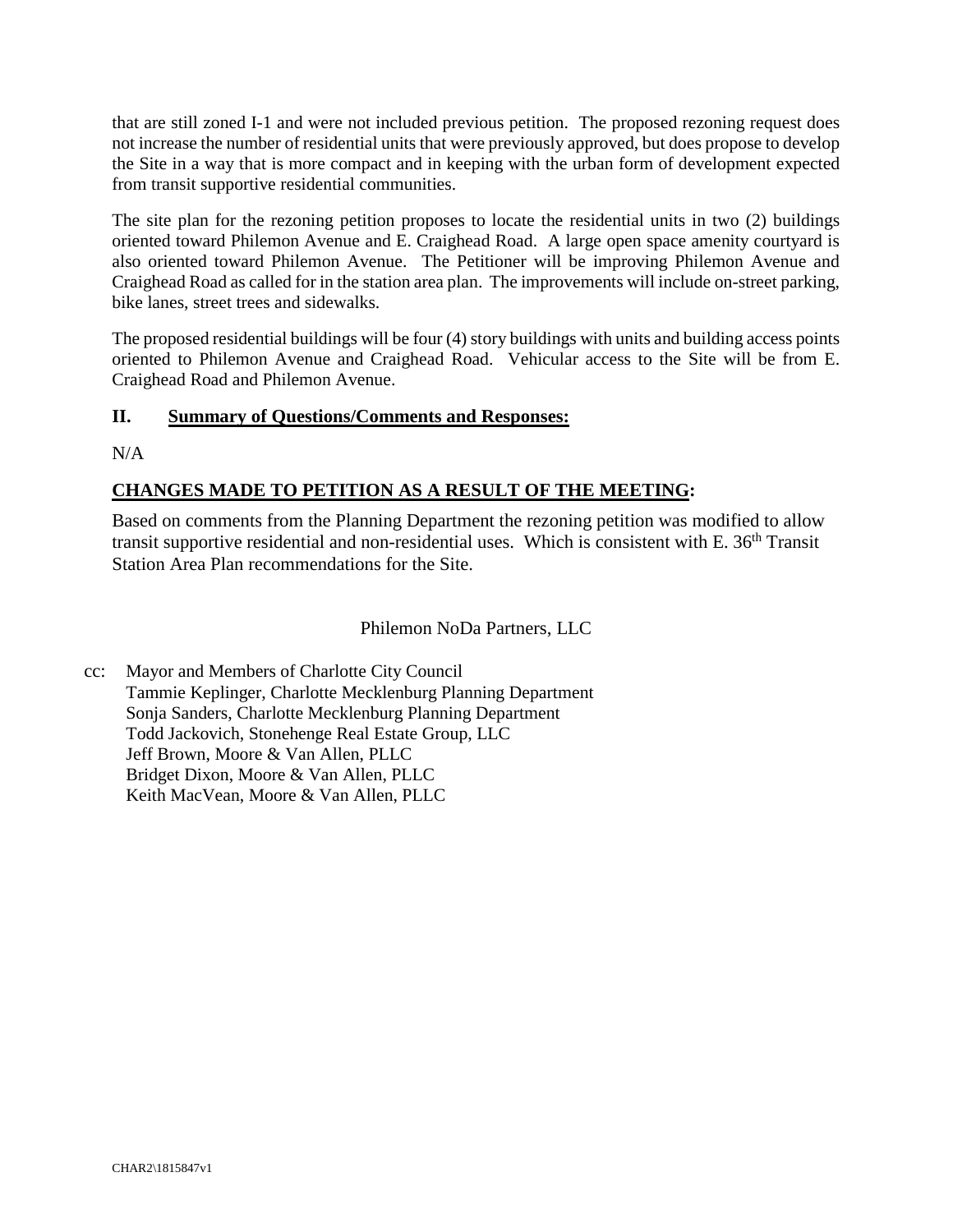| Pet_No | TaxPID            | ownerlastn                                       | ownerfirst                | cownerfirs              | cownerlast       | mailaddr1                             | mailaddr2 city |                  |           | state zipcode |
|--------|-------------------|--------------------------------------------------|---------------------------|-------------------------|------------------|---------------------------------------|----------------|------------------|-----------|---------------|
|        | 2016-111 09110781 | 408 WESLEY HEIGHTS LLC                           |                           |                         |                  | 3504 N DAVIDSON ST                    |                | CHARLOTTE        | NC        | 28205         |
|        | 2016-111 09111714 | ABBOTT                                           | <b>ASHLEY REBECCA</b>     |                         |                  | 533 DONATELLO AVE                     |                | CHARLOTTE        | <b>NC</b> | 28205         |
|        | 2016-111 09111756 | ABLE                                             | <b>TIARA T</b>            | <b>BORISJ</b>           | <b>HENDERSON</b> | 3643 WARP ST                          |                | CHARLOTTE        | <b>NC</b> | 28205         |
|        | 2016-111 09110767 | ANDREWS                                          | JENNIFER L                |                         |                  | 45 W 132 ND ST APT 12H                |                | <b>NEW YORK</b>  | NY        | 10037         |
|        | 2016-111 09110736 | ARCHER                                           | <b>KEVIN</b>              |                         |                  | 508 DONATELLO AVE                     |                | CHARLOTTE        | NC.       | 28205         |
|        | 2016-111 09110752 | ARMSTRONG                                        | <b>ROBERT J</b>           |                         |                  | 540 DONATELLO AV                      |                | CHARLOTTE        | <b>NC</b> | 28205         |
|        | 2016-111 09110703 | ARREAZA                                          | <b>ANTONIO</b>            | AILEN                   | ARREAZA          | 3510 N DAVIDSON ST                    |                | CHARLOTTE        | <b>NC</b> | 28205         |
|        | 2016-111 09111755 | ARRINGTON                                        |                           |                         |                  | 3641 WARP ST                          |                | CHARLOTTE        | <b>NC</b> | 28205         |
|        |                   |                                                  | NICHOLUS RYAN             |                         |                  |                                       |                |                  | <b>NC</b> |               |
|        | 2016-111 09110105 | <b>AUSTIN</b>                                    | <b>WADE HAMPTON</b>       | RACHEL GERALDINE AUSTIN |                  | 12354 HENNIGAN PLACE LN               |                | CHARLOTTE        |           | 28214         |
|        | 2016-111 09111724 | <b>BALANI</b>                                    | NISHA S                   |                         |                  | 553 DONATELLO AVE UNIT 553            |                | CHARLOTTE        | <b>NC</b> | 28205         |
|        | 2016-111 09111702 | BALL                                             | <b>TRACY</b>              | <b>KATHRYN</b>          | PERRET           | 509 DONATELLO AV                      |                | CHARLOTTE        | ΝC        | 28205         |
|        | 2016-111 09111740 | BARRIER ISLAND PROPERTIES, LLC                   |                           |                         |                  | P O BOX 277                           |                | <b>KINSTON</b>   | <b>NC</b> | 28502         |
|        | 2016-111 09110906 | <b>BLACKDOG NODA LLC</b>                         |                           |                         |                  | 18501 PENINSULA CLUB DR               |                | CHARLOTTE        | <b>NC</b> | 28031         |
|        | 2016-111 09111744 | <b>BLUE PONY STUDIO LLC</b>                      |                           |                         |                  | 3590 N DAVIDSON ST                    |                | CHARLOTTE        | <b>NC</b> | 28209         |
|        | 2016-111 09110773 | <b>BOUCHER</b>                                   | <b>LAURA E</b>            | <b>SHANE R</b>          | <b>BOUCHER</b>   | 3543 WARP ST                          |                | CHARLOTTE        | <b>NC</b> | 28205         |
|        | 2016-111 09110141 | <b>BRODSKY</b>                                   | <b>KEITH R</b>            |                         |                  | 3012 SPRINGS FARM LN                  |                | CHARLOTTE        | ΝC        | 28226         |
|        | 2016-111 09111718 | <b>BROWN</b>                                     | BRYAN T                   |                         |                  | 541 DONATELLO AVE                     |                | CHARLOTTE        | ΝC        | 28205         |
|        | 2016-111 09110770 | <b>BROWN</b>                                     | JENNIFER                  |                         |                  | 3537 WARP ST                          |                | CHARLOTTE        | <b>NC</b> | 28205         |
|        | 2016-111 09110743 | <b>BUMGARNER</b>                                 | <b>AMANDAN</b>            |                         |                  | 522 DONATELLO AV                      |                | CHARLOTTE        | <b>NC</b> | 28205         |
|        | 2016-111 09110742 | <b>BYRD</b>                                      | <b>BRANTLEY RYAN</b>      |                         |                  | 520 DONATELLO AVE                     |                | CHARLOTTE        | <b>NC</b> | 28205         |
|        | 2016-111 09110738 | <b>CAFRIK FOODS LLC</b>                          |                           |                         |                  | 4729 AVALON FOREST LN                 |                | CHARLOTTE        | ΝC        | 28269         |
|        | 2016-111 09111706 | <b>CAPERS</b>                                    | <b>KEITH LEVAR</b>        |                         |                  | 517 DONATELLO AVE                     |                | CHARLOTTE        | <b>NC</b> | 28205         |
|        | 2016-111 09111736 | CARTER                                           | <b>CHRISTOPHER A</b>      | <b>STACY H</b>          | CARTER           | 1214 ORDERMORE AVE                    |                | CHARLOTTE        | <b>NC</b> | 28203         |
|        | 2016-111 09110140 | CHAPMAN                                          | JAY                       | SARAH                   | CHAPMAN          | 3460 N DAVIDSON ST                    |                | CHARLOTTE        | <b>NC</b> | 28205         |
|        | 2016-111 09110137 | <b>CLARK</b>                                     | <b>KRISTINAL</b>          |                         |                  | 435 S TYRON ST UNIT 704               |                | CHARLOTTE        | <b>NC</b> | 28202         |
|        | 2016-111 09111726 | <b>CLIFTON HILL LLC</b>                          |                           |                         |                  | 3552 NORTH DAVIDSON ST                |                | CHARLOTTE        | <b>NC</b> | 28205         |
|        | 2016-111 09111745 | <b>CLINE</b>                                     | <b>COURTNEY ELIZABETH</b> |                         |                  | 3621 WARP ST                          |                | CHARLOTTE        | ΝC        | 28205         |
|        | 2016-111 09108104 | CONCRETE SUPPLY CO LLC                           |                           |                         |                  | PO BOX 5247                           |                | CHARLOTTE        | <b>NC</b> | 28225         |
|        | 2016-111 09111730 | CONWAY                                           | JEFFREY A                 | PAULA A                 | CONWAY           | 7813 PEMSWOOD ST                      |                | CHARLOTTE        | <b>NC</b> | 28277         |
|        | 2016-111 09110644 | CRUZ                                             | RAUL                      | MARIBEL                 | CRUZ             | 501 PATTERSON ST                      |                | CHARLOTTE        | <b>NC</b> | 28205         |
|        | 2016-111 09110763 | <b>CUEVAS</b>                                    | <b>JOHNATHAN</b>          | SHERRI                  | <b>CUEVAS</b>    | 3528 N DAVIDSON ST                    |                | CHARLOTTE        | <b>NC</b> | 28205         |
|        | 2016-111 09110138 | <b>CUSTOM REMODELED HOMES INC</b>                |                           |                         |                  | 520 E MARTIN LUTHER KING JR BLVD 1103 |                | CHARLOTTE        | <b>NC</b> | 28202         |
|        | 2016-111 09111709 | <b>DARCEY</b>                                    | WILLIAM H                 |                         |                  | 523 DONATELLO AVE                     |                | CHARLOTTE        | <b>NC</b> | 28205         |
|        |                   |                                                  |                           |                         |                  |                                       |                |                  |           |               |
|        | 2016-111 09110769 | DAVIDSON                                         | <b>THOMASF</b>            |                         |                  | 3535 WARP ST                          |                | CHARLOTTE        | NC        | 28205         |
|        | 2016-111 09111752 | DBS CHARLOTTE PROPERTIES LLC                     |                           |                         |                  | 5101 MONROE RD                        |                | CHARLOTTE        | <b>NC</b> | 28205         |
|        | 2016-111 09111713 | DELEON                                           | <b>JENNIFER R</b>         |                         |                  | 531 DONATELLO AVE                     |                | CHARLOTTE        | <b>NC</b> | 28205         |
|        | 2016-111 09111710 | DEVANEY                                          | <b>DANIEL F</b>           |                         |                  | 525 DONATELLO AVE                     |                | CHARLOTTE        | <b>NC</b> | 28205         |
|        | 2016-111 09111719 | <b>DEVISSER</b>                                  | MICHELLE                  |                         |                  | 543 DONATELLO AVE                     |                | CHARLOTTE        | <b>NC</b> | 28205         |
|        | 2016-111 09110758 | DILLARD                                          | <b>RYAN</b>               |                         |                  | 552 DONATELLO AV                      |                | CHARLOTTE        | <b>NC</b> | 28205         |
|        | 2016-111 09111105 | <b>DOUBLE CROWN LLC</b>                          |                           |                         |                  | 7025 CHEYENNE DR                      |                | CHARLOTTE        | <b>NC</b> | 28262         |
|        | 2016-111 09111733 | ECONOMIC DEVELOPMENT CENTER OF THE CAROLINAS INC |                           |                         |                  | 3568 NORTH DAVIDSON ST BLDG 1         |                | CHARLOTTE        | <b>NC</b> | 28205         |
|        | 2016-111 09110735 | <b>FOLKES</b>                                    | NEIL B.                   |                         |                  | 506 DONATELLO AV                      |                | CHARLOTTE        | <b>NC</b> | 28205         |
|        | 2016-111 09111722 | <b>FOURQUEEN</b>                                 | <b>WILLIAM DAVID</b>      |                         |                  | 8314 PRINCE GEORGE RD                 |                | CHARLOTTE        | <b>NC</b> | 28210         |
|        | 2016-111 09111747 | <b>FRANK</b>                                     | <b>GARRETT EDWARD</b>     |                         |                  | 3625 WARP ST                          |                | CHARLOTTE        | ΝC        | 28205         |
|        | 2016-111 09110753 | FRITZHUGH                                        | <b>STEVEN M</b>           |                         |                  | 542 DONATELLO AV UNIT 542             |                | CHARLOTTE        | <b>NC</b> | 28205         |
|        | 2016-111 09110765 | GENDY                                            | PETER J                   | SARAH L                 | SAIN             | 2572 TREELINE DR                      |                | CONCORD          | <b>NC</b> | 28027         |
|        | 2016-111 09110755 | <b>GEORGE</b>                                    | <b>JOHATHAN</b>           | <b>KAYLA M</b>          | GEORGE           | 546 DONATELLO AVE                     |                | CHARLOTTE        | <b>NC</b> | 28205         |
|        | 2016-111 09111760 | <b>GLOVER</b>                                    | <b>CARRIE L</b>           |                         |                  | 3651 WARP ST                          |                | CHARLOTTE        | <b>NC</b> | 28205         |
|        | 2016-111 09111704 | <b>HAMILTON</b>                                  | <b>CRAIG S</b>            |                         |                  | 513 DONATELLO AVE                     |                | CHARLOTTE        | <b>NC</b> | 28205         |
|        | 2016-111 09111728 | HANDS HOLDING NORTH DAVIDSON LLC                 |                           |                         |                  | 3558 N DAVIDSON ST                    |                | CHARLOTTE        | <b>NC</b> | 28205         |
|        | 2016-111 09110768 | <b>HARRIS</b>                                    | SCOTT T                   |                         |                  | 3533 WARP ST                          |                | CHARLOTTE        | ΝC        | 28205         |
|        | 2016-111 09110739 | HARSHMAN                                         | <b>DANIEL K</b>           | <b>LINDA</b>            | <b>HARSHMAN</b>  | 514 DONATELLO AV                      |                | CHARLOTTE        | <b>NC</b> | 28205         |
|        | 2016-111 09110756 | HEMPSTEAD                                        | <b>WILLIAM HENRY</b>      |                         |                  | 548 DONATELLO AV                      |                | CHARLOTTE        | <b>NC</b> | 28205         |
|        | 2016-111 09110761 | HERRERIA                                         | <b>JEAN M</b>             |                         |                  | 3526 N DAVIDSON ST                    |                | CHARLOTTE        | <b>NC</b> | 28205         |
|        | 2016-111 09111727 | HILL                                             | TYLER                     |                         |                  | 3554 N DAVIDSON ST                    |                | CHARLOTTE        | <b>NC</b> | 28205         |
|        | 2016-111 09111218 | <b>HORINE</b>                                    | <b>MATTHEW GRANT</b>      | <b>ASTRID JENNY</b>     | <b>HORINE</b>    | 3524 BENARD AVE                       |                | <b>CHARLOTTE</b> | <b>NC</b> | 28206         |
|        | 2016-111 09106702 | <b>IMPRINT PROPERTIES LLC</b>                    |                           |                         |                  | 401 HAWTHORNE LN STE 110-240          |                | CHARLOTTE        | <b>NC</b> | 28204         |
|        | 2016-111 09111738 | JANES                                            | SASHA                     |                         |                  | 2530 RED BIRCH DR                     |                | CHARLOTTE        | <b>NC</b> | 28262         |
|        | 2016-111 09111762 | <b>JOHNSON</b>                                   | LANCE N                   | ALICIA COLLIER          | <b>JOHNSON</b>   | 343 MONTMORENCI CROSSING              |                | <b>FORT MILL</b> | <b>SC</b> | 29715         |
|        | 2016-111 09110144 | K & M HOLDINGS LLC                               |                           |                         |                  | 425 BULLFINCH BEND                    |                | <b>FORT MILL</b> | <b>SC</b> | 29708         |
|        | 2016-111 09111717 | KEAN                                             | <b>KIM ROTH</b>           |                         |                  | 4732 WALDEN CT                        |                | CHARLOTTE        | <b>NC</b> | 28210         |
|        | 2016-111 09111219 | <b>KISER</b>                                     | <b>BEVERLY L</b>          | CHRISTOPHER C           | LONG             | 3522 BENARD AVE                       |                | CHARLOTTE        | <b>NC</b> | 28206         |
|        | 2016-111 09110745 | LAVOY                                            | MELISSA S                 |                         |                  | 526 DONATELLO AVE                     |                | CHARLOTTE        | <b>NC</b> | 28205         |
|        |                   |                                                  |                           |                         |                  |                                       |                |                  |           |               |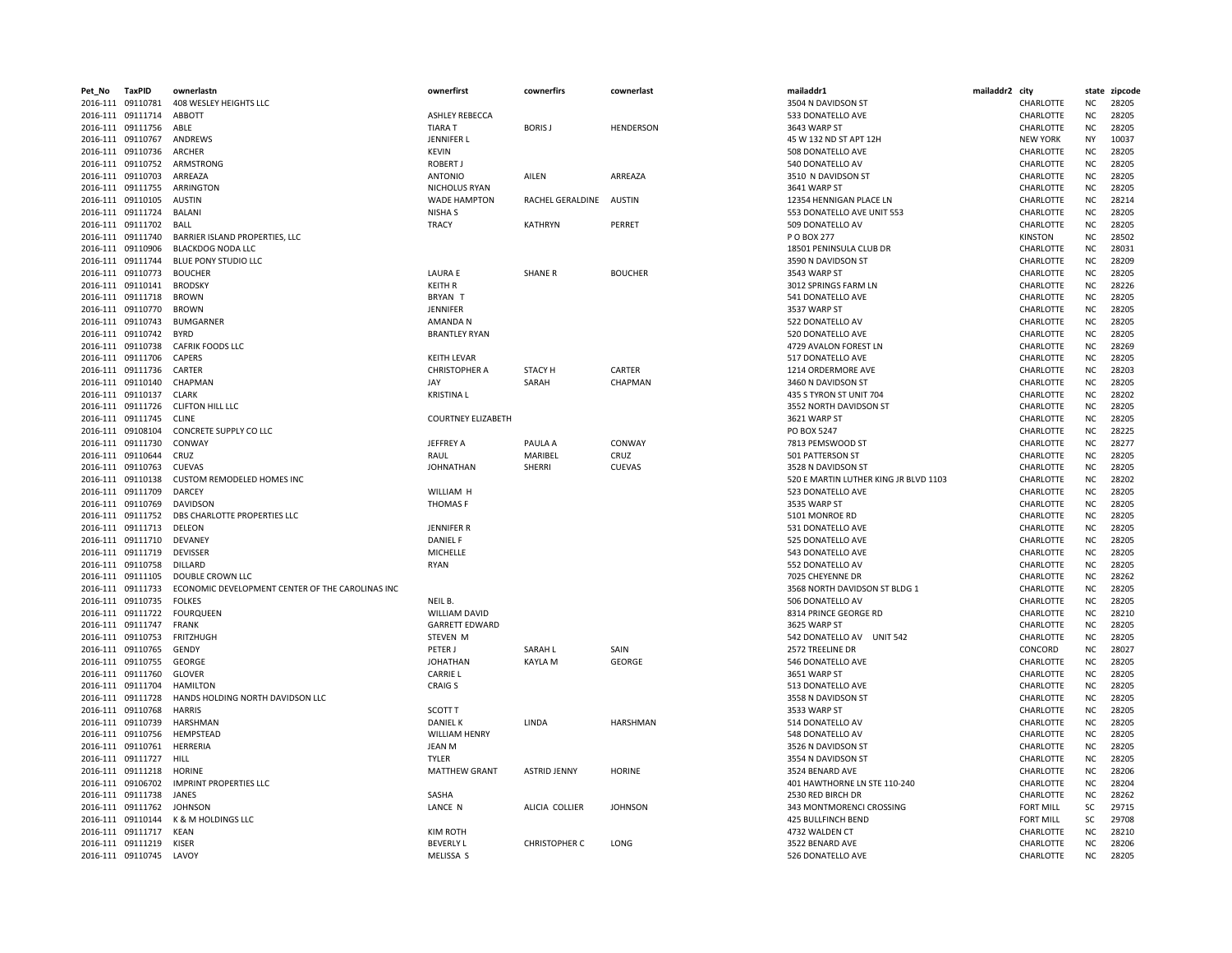| 2016-111 | 09110750          | LEDEZMA                                |
|----------|-------------------|----------------------------------------|
|          | 2016-111 09111723 | LINK                                   |
|          | 2016-111 09110142 | LIVINGSTON                             |
|          | 2016-111 09110643 | LYNCH                                  |
|          | 2016-111 09111751 | MACASAET                               |
|          | 2016-111 09111703 | MARKOU                                 |
|          | 2016-111 09110139 | MAST                                   |
|          | 2016-111 09110741 | MATLOCK                                |
|          | 2016-111 09111757 | MCCLOSKEY                              |
|          | 2016-111 09110760 | MCDONALD                               |
|          | 2016-111 09111731 | <b>MCFADDEN</b>                        |
|          | 2016-111 09110746 | <b>MCRAE</b>                           |
|          |                   | 2016-111 09110104B MECKLENBURG MILL LP |
|          | 2016-111 09111743 | MILLFR                                 |
|          | 2016-111 09111707 | <b>MINTON</b>                          |
|          | 2016-111 09111759 | MITCHELL                               |
|          | 2016-111 09111758 | <b>MOHLERE</b>                         |
|          | 2016-111 09111203 | MREC VISION CRAIGHEAD LLC              |
|          | 2016-111 09111205 | MREC VISION CRAIGHEAD LLC              |
|          | 2016-111 09111748 | <b>MURPHY</b>                          |
|          | 2016-111 09111753 | <b>MURRAY</b>                          |
|          | 2016-111 09110143 | NEELY                                  |
|          | 2016-111 09110828 | NEHL                                   |
|          | 2016-111 09110702 | NODA 20 APARTMENTS LLC                 |
|          | 2016-111 09111725 | NODA CHARLOTTE RENTAL LLC              |
|          | 2016-111 09111209 | NODA GREENWAY ONE LLC                  |
|          | 2016-111 09111721 | <b>OSBORNE</b>                         |
|          | 2016-111 09110774 | PALAGHIA                               |
|          | 2016-111 09110737 | PATANKAR                               |
|          | 2016-111 09111711 | <b>PAYTON</b>                          |
|          | 2016-111 09111712 | PEPPER                                 |
|          | 2016-111 09110749 | PERKINS                                |
|          | 2016-111 09111102 | & J J SHEETS (HEIRS)                   |
|          | 2016-111 09110782 | PINEY POINT PROPERTIES LLC             |
|          | 2016-111 09111754 | POE                                    |
|          | 2016-111 09110751 | POLIAKOFF                              |
|          | 2016-111 09111763 | QUICK                                  |
|          | 2016-111 09111734 | <b>RECTOR</b>                          |
|          | 2016-111 09110136 | RESIDENTIAL STRUCTURES INC             |
|          | 2016-111 09111746 | RIFENBURG                              |
|          | 2016-111 09110108 | <b>ROBSON</b>                          |
|          | 2016-111 09110642 | SAWICKI                                |
|          | 2016-111 09110764 | <b>SCHUBERT</b>                        |
|          | 2016-111 09111750 | SCHUETH                                |
|          | 2016-111 09111715 | SEAMAN                                 |
|          | 2016-111 09110762 | SHARMAN                                |
|          | 2016-111 09110754 | <b>SIMMONS</b>                         |
|          | 2016-111 09111739 | SINGLETON                              |
|          | 2016-111 09110106 | <b>SISTRUNK</b>                        |
|          | 2016-111 09110747 | SMITH                                  |
|          | 2016-111 09107201 | SRI HOLDINGS LLC                       |
|          | 2016-111 09110757 | <b>STIENER</b>                         |
|          | 2016-111 09111720 | <b>STRENGTH</b>                        |
|          | 2016-111 09110645 | STRICKLAND                             |
|          | 2016-111 09111749 | SURRATT                                |
|          | 2016-111 09110104 | TCB NODA MILLS LLC                     |
|          | 2016-111 09111701 | <b>TEETER</b>                          |
|          | 2016-111 09110771 | THE ENVISION GROUP LLC                 |
|          | 2016-111 09110740 | <b>TIMBES</b>                          |
|          | 2016-111 09111735 | <b>TRAN</b>                            |
|          | 2016-111 09107202 | <b>TRIPLE CROWN LLC</b>                |
|          | 2016-111 09111103 | TRIPLE CROWN LLC                       |
|          | 2016-111 09111716 | <b>TYLER</b>                           |

| 2016-111 09110750       | LEDEZMA                                     | <b>JOSE ANTONIO</b>         |                |                                     | 536 DONATELLO AVE                     | CHARLOTTE         | ΝC             | 28205 |
|-------------------------|---------------------------------------------|-----------------------------|----------------|-------------------------------------|---------------------------------------|-------------------|----------------|-------|
| 2016-111 09111723       | LINK                                        | <b>BRITTANY ANN</b>         |                |                                     | 551 DONATELLO AVE                     | CHARLOTTE         | <b>NC</b>      | 28205 |
| 2016-111 09110142       | LIVINGSTON                                  | <b>DAVID</b>                |                |                                     | 3468 N DAVIDSON ST                    | CHARLOTTE         | <b>NC</b>      | 28205 |
| 2016-111 09110643       | <b>LYNCH</b>                                | <b>SHANNON M</b>            |                |                                     | 500 HERRIN AVE                        | CHARLOTTE         | <b>NC</b>      | 28205 |
| 2016-111 09111751       | MACASAET                                    | DAVID                       |                |                                     | 3633 WARP ST                          | CHARLOTTE         | <b>NC</b>      | 28205 |
| 2016-111 09111703       | <b>MARKOU</b>                               | ANGELA M                    |                |                                     | 511 DONATELLO AVE                     | CHARLOTTE         | <b>NC</b>      | 28205 |
| 2016-111 09110139       | MAST                                        | <b>STEVEN</b>               |                |                                     | 1016 SOMERSBY LN                      | MATTHEWS          | <b>NC</b>      | 28105 |
| 2016-111 09110741       | <b>MATLOCK</b>                              | <b>ADRIAN</b>               |                |                                     | 518 DONATELLO AV                      | CHARLOTTE         | <b>NC</b>      | 28205 |
| 2016-111 09111757       | MCCLOSKEY                                   | <b>JACQUELINE</b>           |                |                                     | 3645 WARP ST                          | CHARLOTTE         | <b>NC</b>      | 28205 |
| 2016-111 09110760       | MCDONALD                                    | <b>RUSTY W</b>              |                |                                     | 3524 N DAVIDSON ST                    | CHARLOTTE         | ΝC             | 28205 |
| 2016-111 09111731       | MCFADDEN                                    | KATHERINE                   |                |                                     | 3564 N DAVIDSON ST                    | CHARLOTTE         | <b>NC</b>      | 28205 |
| 2016-111 09110746       | MCRAE                                       | <b>CAMERON W</b>            | <b>SALLY S</b> | <b>MCRAE</b>                        | 528 DONATELLO AV                      | CHARLOTTE         | <b>NC</b>      | 28205 |
|                         | 2016-111 09110104B MECKLENBURG MILL LP      |                             |                |                                     | 95 BERKELEY ST                        | <b>BOSTON</b>     | MA             | 02116 |
| 2016-111 09111743       | MILLER                                      | <b>RONNIE A</b>             |                |                                     | 3588 N DAVIDSON ST                    | CHARLOTTE         | <b>NC</b>      | 28209 |
| 2016-111 09111707       | <b>MINTON</b>                               | <b>JAMES L</b>              |                |                                     | 519 DONATELLO AVE                     | CHARLOTTE         | <b>NC</b>      | 28205 |
| 2016-111 09111759       | MITCHELL                                    | DAVID R                     |                |                                     | 8719 BRANCHSIDE LN                    | HUNTERSVILLE      | <b>NC</b>      | 28078 |
| 2016-111 09111758       | <b>MOHLERE</b>                              | <b>MELISSAL</b>             |                |                                     | 3647 WARP ST                          | CHARLOTTE         | <b>NC</b>      | 28205 |
| 2016-111 09111203       | MREC VISION CRAIGHEAD LLC                   |                             |                |                                     | 13860 BALLANTYNE CORPORATE PL STE 130 | CHARLOTTE         | <b>NC</b>      | 28277 |
|                         |                                             |                             |                |                                     |                                       |                   | <b>NC</b>      | 28203 |
| 2016-111 09111205       | MREC VISION CRAIGHEAD LLC                   |                             |                | C/O VISION VENTURES OF CAROLINA LLC | 214 W TREMONT AVE STE 300             | CHARLOTTE         |                |       |
| 2016-111 09111748       | <b>MURPHY</b>                               | <b>DUSTIN</b>               |                |                                     | 3627 WARP STREET                      | CHARLOTTE         | <b>NC</b>      | 28205 |
| 2016-111 09111753       | <b>MURRAY</b>                               | STEWART KENNETH             |                |                                     | 3637 WARP ST                          | CHARLOTTE         | <b>NC</b>      | 28205 |
| 2016-111 09110143       | NEELY                                       | MEREDITH                    | <b>TAMARA</b>  | NEELY                               | 3472 N DAVIDSON ST UNIT H             | CHARLOTTE         | ΝC             | 28205 |
| 2016-111 09110828       | NEHL                                        | PETER                       |                |                                     | 3725 PICASSO CT                       | CHARLOTTE         | ΝC             | 28205 |
| 2016-111 09110702       | NODA 20 APARTMENTS LLC                      |                             |                |                                     | 6701 CARMEL RD STE 118                | CHARLOTTE         | <b>NC</b>      | 28226 |
| 2016-111 09111725       | NODA CHARLOTTE RENTAL LLC                   |                             |                |                                     | 6173 FOUR WOOD DR                     | <b>MATTHEWS</b>   | N <sub>C</sub> | 28104 |
| 2016-111 09111209       | NODA GREENWAY ONE LLC                       |                             |                |                                     | 11009 ROYAL COLONY DR                 | WAXHAW            | <b>NC</b>      | 28173 |
| 2016-111 09111721       | <b>OSBORNE</b>                              | <b>CLAYTON H</b>            | SHELDON R      | <b>OSBORNE</b>                      | <b>30 STONEBERRY CROSSING</b>         | PLATTSBURGH       | <b>NY</b>      | 14534 |
| 2016-111 09110774       | PALAGHIA                                    | <b>IOANA</b>                | <b>JUSTIN</b>  | WALKER                              | 3545 WARP ST#175                      | CHARLOTTE         | NC.            | 28205 |
| 2016-111 09110737       | PATANKAR                                    | <b>SUSHIL</b>               |                |                                     | 510 DONATELLO AV UNIT 5               | CHARLOTTE         | <b>NC</b>      | 28270 |
| 2016-111 09111711       | PAYTON                                      | DAVIS <sub>S</sub>          |                |                                     | 527 DONATELLO AV                      | CHARLOTTE         | <b>NC</b>      | 28205 |
| 2016-111 09111712       | PEPPER                                      | <b>THOMAS</b>               |                |                                     | 529 DONATELL AVE                      | CHARLOTTE         | ΝC             | 28205 |
| 2016-111 09110749       | PERKINS                                     | NICHOLAS G                  |                |                                     | 534 DONATELLO AVE                     | CHARLOTTE         | ΝC             | 28205 |
| 2016-111 09111102       | & J J SHEETS (HEIRS)                        | PIEDMONT NATURAL GAS CO INC |                |                                     | PO BOX 33068                          | CHARLOTTE         | <b>NC</b>      | 28233 |
| 2016-111 09110782       | PINEY POINT PROPERTIES LLC                  |                             |                |                                     | 3500 DAVIDSON ST                      | CHARLOTTE         | <b>NC</b>      | 28205 |
| 2016-111 09111754       | POE                                         | JEFFREY H JR                |                |                                     | 3639 WARP ST                          | CHARLOTTE         | <b>NC</b>      | 28205 |
| 2016-111 09110751       | POLIAKOFF                                   | <b>BETH</b>                 |                |                                     | 538 DONATELLO AV                      | CHARLOTTE         | <b>NC</b>      | 28205 |
| 2016-111 09111763       | QUICK                                       | <b>ANTHONY B</b>            |                |                                     | 3657 WARP ST                          | CHARLOTTE         | <b>NC</b>      | 28205 |
| 2016-111 09111734       | <b>RECTOR</b>                               | <b>MARKA</b>                |                |                                     | 3835 PICASSO CT                       | CHARLOTTE         | NC             | 28205 |
| 2016-111 09110136       | RESIDENTIAL STRUCTURES INC                  |                             |                |                                     | 2991 EVERLASTING BRANCH RD            | <b>DARLINGTON</b> | SC             | 29540 |
| 2016-111 09111746       | RIFENBURG                                   | <b>JESSICA L</b>            | DAVID K        | RIFENBURG                           | 3623 WARP ST                          | CHARLOTTE         | <b>NC</b>      | 28205 |
| 2016-111 09110108       | <b>ROBSON</b>                               | LUCIE LEA WHITE             |                |                                     | 741 BISHOPS PARK DR UNIT 205          | RALEIGH           | <b>NC</b>      | 27605 |
| 2016-111 09110642       | SAWICKI                                     | MARC J                      |                |                                     | 504 HERRIN AV                         | CHARLOTTE         | <b>NC</b>      | 28205 |
| 2016-111 09110764       | <b>SCHUBERT</b>                             | VALERIE                     |                |                                     | 3532 N DAVIDSON ST                    | CHARLOTTE         | <b>NC</b>      | 28205 |
| 2016-111 09111750       | SCHUETH                                     | <b>RYANS</b>                |                |                                     | 20505 SOUTHSHORE DR                   | CORNELIUS         | <b>NC</b>      | 28031 |
| 2016-111 09111715       | SEAMAN                                      | <b>MARIA J</b>              |                |                                     | 535 DONATELLO AVE                     | CHARLOTTE         | <b>NC</b>      | 28205 |
| 2016-111 09110762       | SHARMAN                                     | <b>GERALD H</b>             |                |                                     | 1976 S VRAIN ST                       | DENVER            | CO             | 80219 |
| 2016-111 09110754       | <b>SIMMONS</b>                              | VONZELL                     |                |                                     | 544 DONATELLO AV                      | CHARLOTTE         | <b>NC</b>      | 28205 |
| 2016-111 09111739       | SINGLETON                                   | <b>CEMENTAL L</b>           |                |                                     | 9327 WILLOWGLEN TRAIL                 | CHARLOTTE         | <b>NC</b>      | 28215 |
| 2016-111 09110106       | <b>SISTRUNK</b>                             | JOHN WESLEY                 |                |                                     | 12509 BRITTONWOOD PL                  | CHARLOTTE         | <b>NC</b>      | 28273 |
| 2016-111 09110747       | <b>SMITH</b>                                | <b>JEFFREY R</b>            |                |                                     | 530 DONATELLO AV                      | CHARLOTTE         | <b>NC</b>      | 28205 |
| 2016-111 09107201       | SRI HOLDINGS LLC                            |                             |                |                                     | 4307 OLD COURSE DR                    | CHARLOTTE         | <b>NC</b>      | 28277 |
| 2016-111 09110757       | STIENER                                     | <b>RICHARD C</b>            |                |                                     | 550 DONATELLO AV                      | CHARLOTTE         | <b>NC</b>      | 28205 |
| 2016-111 09111720       | STRENGTH                                    | <b>MATTHEW</b>              |                |                                     | 545 DONATELLO AVE                     | CHARLOTTE         | <b>NC</b>      | 28205 |
| 2016-111 09110645       | STRICKLAND                                  | ALLEN W                     | <b>LAURA L</b> | <b>STRICKLAND</b>                   | 505 PATTERSON ST                      | CHARLOTTE         | <b>NC</b>      | 28205 |
| 2016-111 09111749       | SURRATT                                     | CHRISTOPHER J               |                |                                     | 3629 WARP ST                          | CHARLOTTE         | ΝC             | 28205 |
| 2016-111 09110104       | TCB NODA MILLS LLC                          |                             |                | C/O THE COMMUNITY BUILDERS INC      | 1602 L ST NW STE 401                  | WASHINGTON        | DC             | 20036 |
| 2016-111 09111701       | TEETER                                      | <b>RANDY E</b>              |                |                                     | 507 DONATELLO AVE                     | CHARLOTTE         | <b>NC</b>      | 28205 |
| 2016-111 09110771       | THE ENVISION GROUP LLC                      |                             |                |                                     | 2632 MIRANDA COURT                    | WOODBRIDGE        | VA             | 22191 |
| 2016-111 09110740       | <b>TIMBES</b>                               | MICHEAL BRANDON             |                |                                     | 909 B WESTBROOK DR                    | CHARLOTTE         | <b>NC</b>      | 28202 |
| 2016-111 09111735       | <b>TRAN</b>                                 | HOA LEKIM                   |                |                                     | 3572 NORTH DAVIDSON ST                | CHARLOTTE         | <b>NC</b>      | 28205 |
| 2016-111 09107202       | TRIPLE CROWN LLC                            |                             |                | C/O HAL ABERNATHY INC               | PO BOX 26514                          | CHARLOTTE         | ΝC             | 28221 |
| 2016-111 09111103       | TRIPLE CROWN LLC                            |                             |                |                                     | 7025 CHEYENNE DR                      | CHARLOTTE         | <b>NC</b>      | 28262 |
| 2016-111 09111716 TYLER |                                             | <b>MATTHEW</b>              |                |                                     | 537 DONATELLO AVE                     | CHARLOTTE         | NC             | 28205 |
|                         | 2016-111 09111732 U S FINANCIAL FUNDING LLC |                             |                |                                     | 10612-D PROVIDENCE RD STE 547         | CHARLOTTE         | <b>NC</b>      | 28277 |
|                         |                                             |                             |                |                                     |                                       |                   |                |       |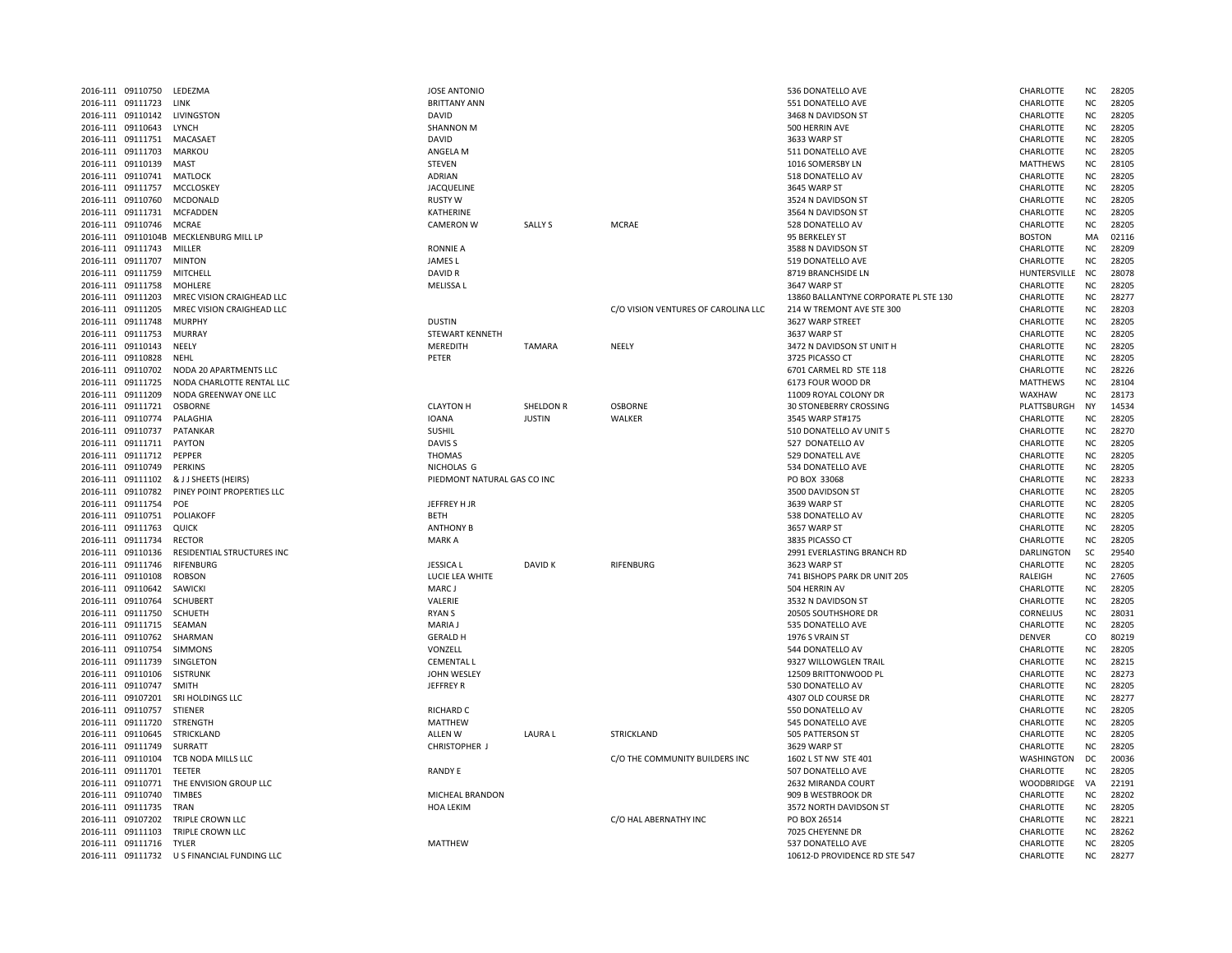| 2016-111 09110772 |                         | VANNEWKIRK                                         | <b>RICHARD E</b> |             |               | 3541 WARP ST                   | <b>CHARLOTTE</b> | NC.       | 28205 |
|-------------------|-------------------------|----------------------------------------------------|------------------|-------------|---------------|--------------------------------|------------------|-----------|-------|
|                   | 2016-111 09111708       | WAGNER VINSON                                      | CHRISTA          | DAVID S     | <b>VINSON</b> | 10111 BROKERS TIP LN APT 205   | RALEIGH          | NC .      | 27617 |
|                   | 2016-111 09111705       | WALKER                                             | <b>GERARD J</b>  | CHRISTINE A | WALKER        | 1866 OAKVIEW ST N W            | <b>SUPPLY</b>    | NC.       | 28462 |
| 2016-111 09111761 |                         | WARREN                                             | AMY D            |             |               | 3653 WARP ST                   | CHARLOTTE        | NC .      | 28205 |
| 2016-111 09110744 |                         | WHITE                                              | SHEA MICHAEL     |             |               | 524 DONATELLO AVE              | CHARLOTTE        | NC.       | 28205 |
|                   | 2016-111 09111764 ZEOLI |                                                    | JOSEPH           |             |               | 3659 WARP ST                   | CHARLOTTE        | NC.       | 28205 |
|                   | 2016-111 09111742       | ZZLAR LLC                                          |                  |             |               | 11416 DARTINGTON RD            | CHARLOTTE        | <b>NC</b> | 28262 |
| 2016-111          |                         | PHILEMON NODA PARTNERS. LLC ATTN: ERIC E. WILENSKY |                  |             |               | 201 17TH STREET NW, SUITE 1700 | <b>ATLANTA</b>   | GA        | 30363 |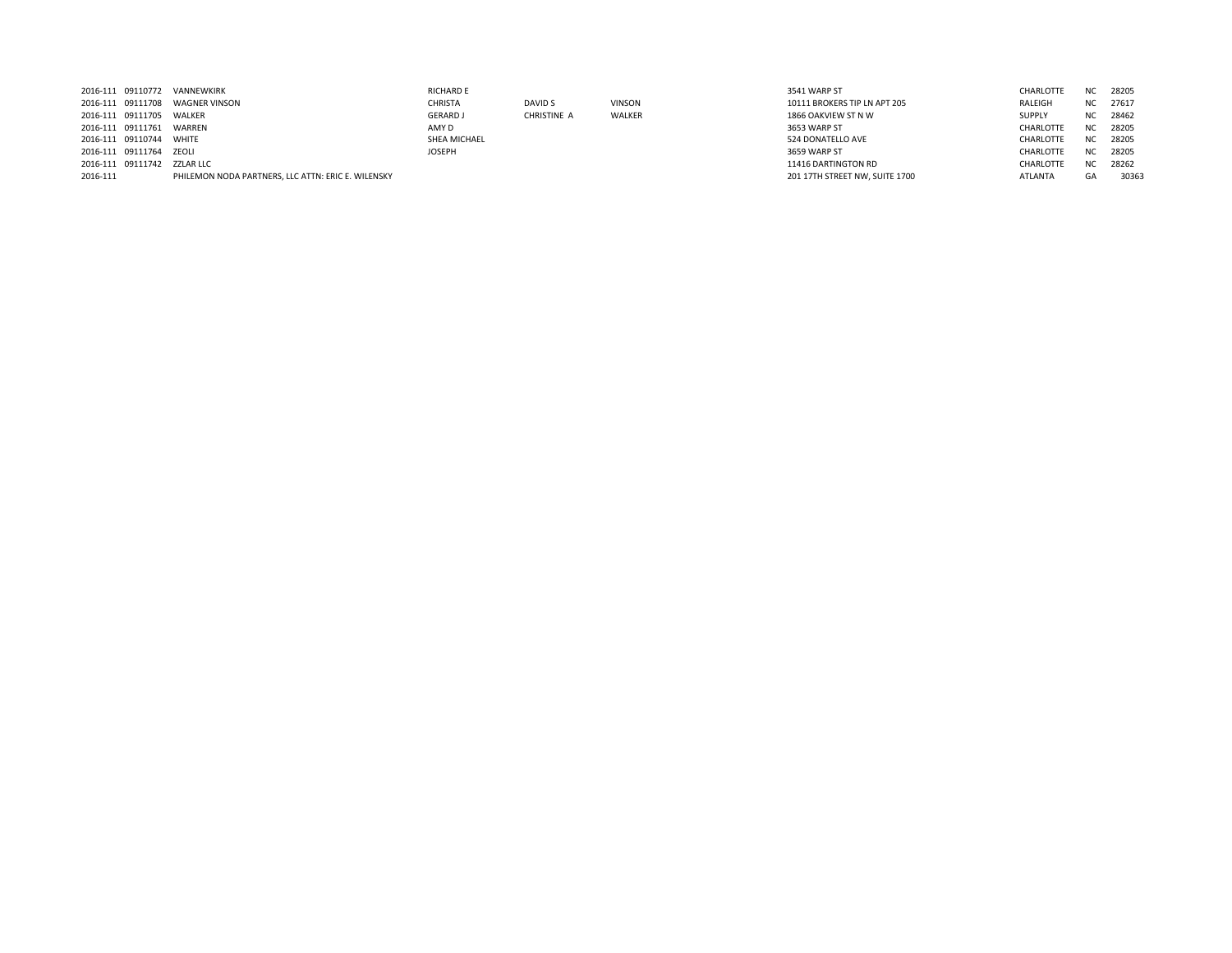| Pet. No.       | FirstName | LastName      | OrgLabel             | MailAddres              | MailCity  | Με MailZip      |
|----------------|-----------|---------------|----------------------|-------------------------|-----------|-----------------|
| 2016-111       | Elaine    | <b>Bailes</b> | Ritch Avenue HOA     | 3400 Ritch Avenue       | Charlotte | <b>NC 28206</b> |
| 2016-111       | Hollis    | Nixon         | NoDa NA              | 3409 Ritch Avenue       | Charlotte | <b>NC 28206</b> |
| 2016-111 Chad  |           | Maupin        | NoDa NA              | 1109 East 35th Street   | Charotte  | <b>NC 28205</b> |
| 2016-111 Hatti |           | Watkins       | Villa Heights NA     | 845 Woodside Avenue     | Charlotte | <b>NC 28205</b> |
| 2016-111 Carol |           | Burke         | NorthEnd Partners NA | 3815 North Tryon Street | Charlotte | <b>NC 28206</b> |
| 2016-111 Jon   |           | Branham       | NoDa Vision          | 2604 Pinckney Avenue    | Charlotte | <b>NC 28277</b> |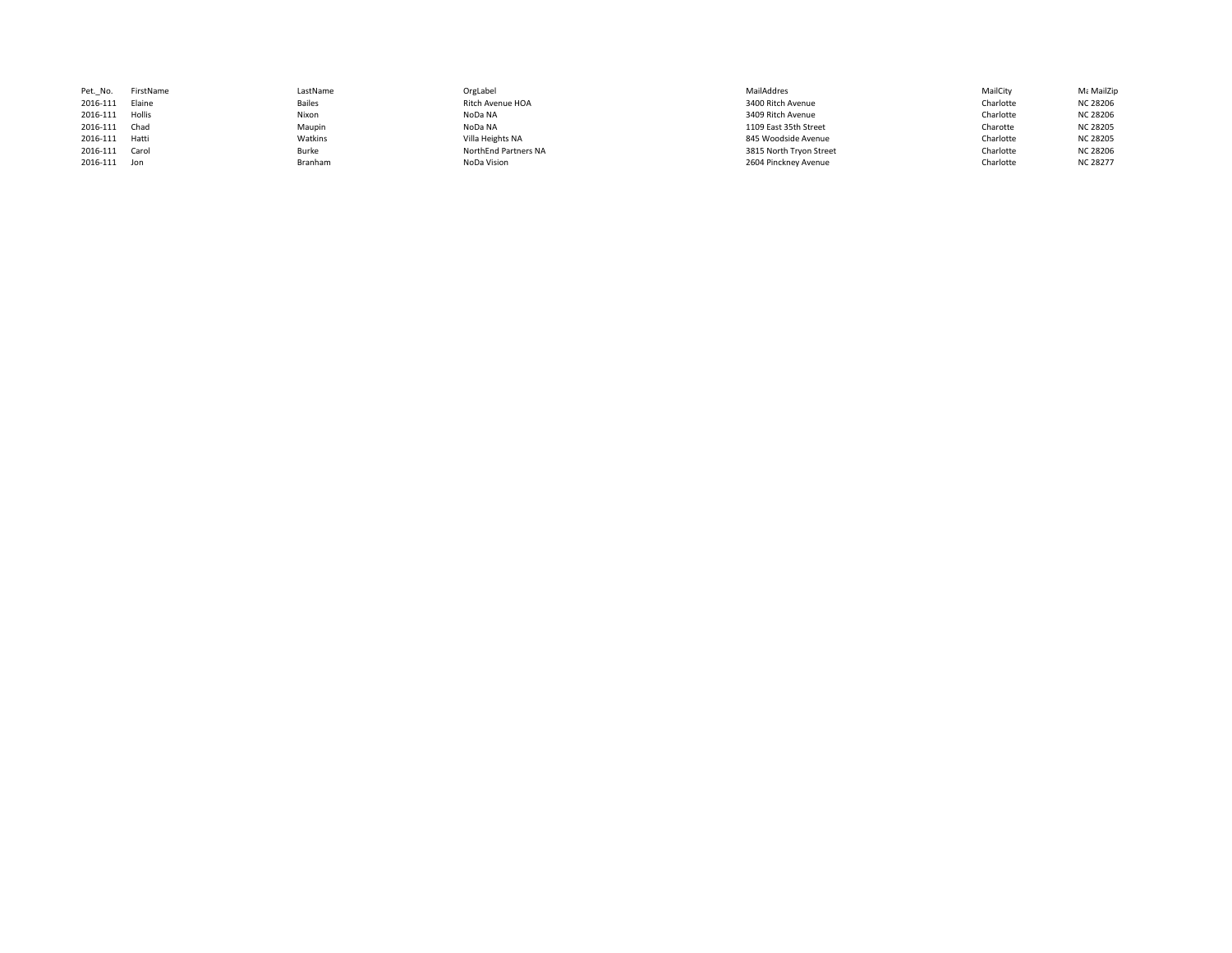#### **NOTICE TO INTERESTED PARTIES OF A REZONING PETITION PETITION # 2016-111 – Philemon NoDa Partners, LLC**

| Subject:                   | Rezoning Petition No. 2016-111                                     |
|----------------------------|--------------------------------------------------------------------|
| Petitioner/Developer:      | Philemon NoDa Partners, LLC                                        |
| Current Land Use:          | Residential/Vacant                                                 |
| Existing Zoning:           | I-1 and UR-2 $(CD)$                                                |
| <b>Rezoning Requested:</b> | TOD-M(CD)                                                          |
|                            |                                                                    |
| Date and Time of Meeting:  | Monday, August 8, 2016 at 7:00 p.m.                                |
| Location of Meeting:       | Johnston YMCA<br>3025 North Davidson Street<br>Charlotte, NC 28205 |

We are assisting Philemon NoDa Partners, LLC (the "Petitioner") on a Rezoning Petition recently filed to allow the development of the site with a residential community (the "Site") located on Philemon Avenue. We take this opportunity to furnish you with basic information concerning the Petition and to invite you to attend a Community Meeting to discuss it.

#### **Background and Summary of Request:**

This Petition involves a request to rezone the  $\pm 9.91$  acre Site from UR-2(CD)/I-1 to TOD-M(CD). This Site was previously rezoned in 2009 from I- 1 and I-2(CD) to UR-2(CD) allow the Site to be developed with up to 300 multi-family residential dwelling units in up to 10 buildings located throughout the Site. Three (3) parcels along Philemon Avenue zoned I-1 were not included with in the Petition.

This rezoning request seeks to change the zoning on the property to TOD-M(CD) to develop a transit supportive residential community as recommend by the recently adopted Blue Line Transit Station Area Plan. The rezoning petition also adds to the Site the three (3) parcels along Philemon Avenue still zoned I-1 that were not included previous petition. The proposed rezoning request does not increase the number of residential units that were previously approved, but does propose to develop the Site in a way that is more compact and in keeping with the urban form of development expected from transit supportive residential communities.

The site plan for the rezoning petition proposes to locate the residential units in two (2) buildings oriented toward Philemon Avenue and E. Craighead Road. A large open space amenity courtyard is also oriented toward Philemon Avenue. The Petitioner will be improving Philemon Avenue and Craighead Road as called for in the station area plan. The improvements will include on-street parking, bike lanes, street trees and sidewalks.

The proposed residential buildings will be four (4) story buildings with units and building access points oriented to Philemon Avenue and Craighead Road. Vehicular access to the Site will be from E. Craighead Road and Philemon Avenue.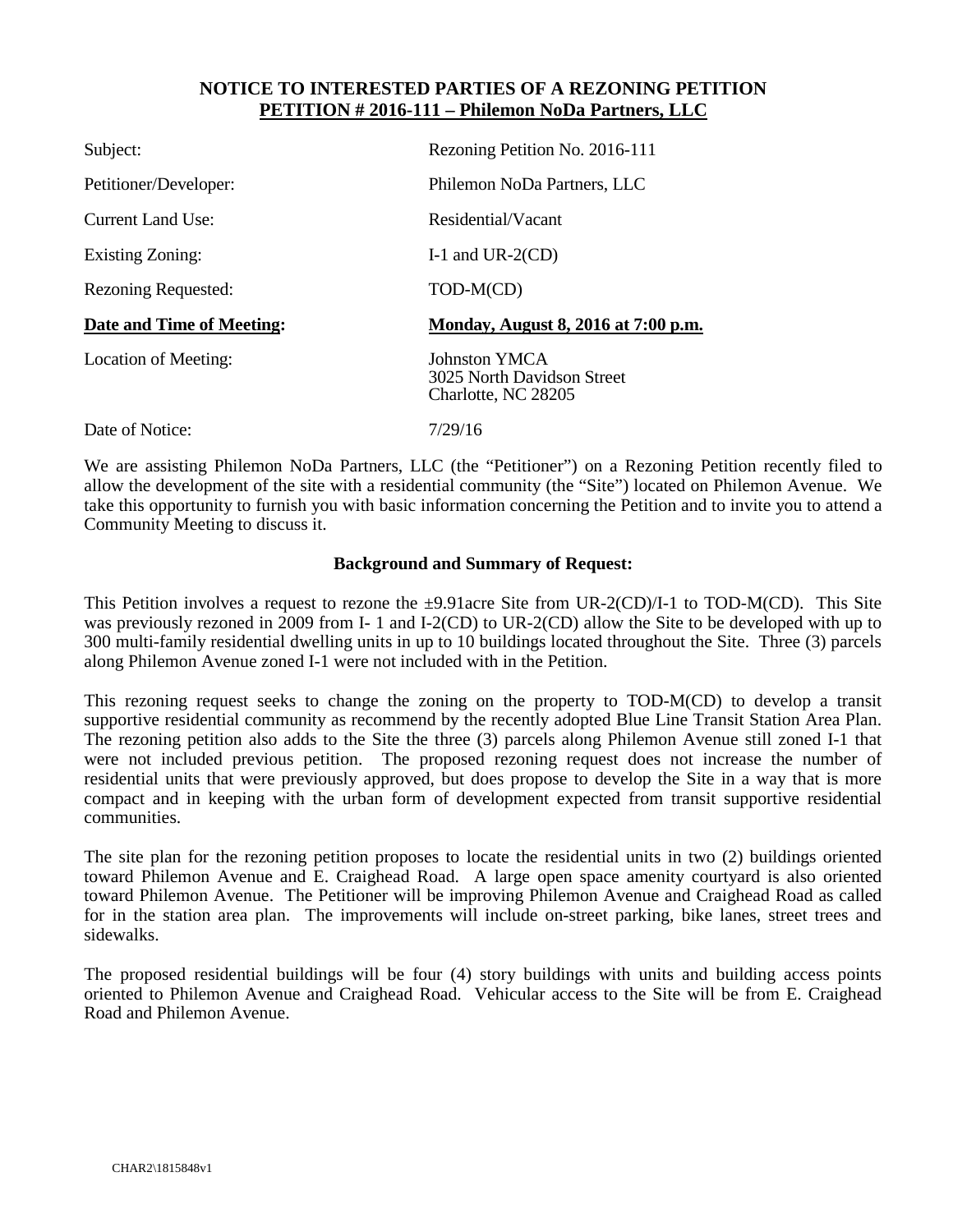#### **Community Meeting Date and Location:**

The Charlotte-Mecklenburg Planning Department's records indicate that you are either a representative of a registered neighborhood organization or an owner of property near the Site. **Accordingly, we are extending an invitation to attend the upcoming Community Meeting to be held on Monday, August 8, 2016, at 7:00 p.m. at Johnston YMCA, 3025 North Davidson Street, Charlotte, NC 28205.** Representatives of the Petitioner look forward to discussing this exciting rezoning proposal with you at the Community Meeting.

In the meantime, should you have questions about this matter, you may call Keith MacVean (704-331-3531) or Jeff Brown (704-331-1144). Thank you.

cc: Mayor and Members of Charlotte City Council Tammie Keplinger, Charlotte Mecklenburg Planning Commission Sonja Sanders, Charlotte Mecklenburg Planning Commission Todd Jackovich, Stonehenge Real Estate Group, LLC Matt Laitinen, Stonehenge Real Estate Group, LLC Jeff Brown, Moore & Van Allen, PLLC Bridget Dixon, Moore & Van Allen, PLLC Keith MacVean, Moore & Van Allen, PLLC

#### **Site Location**